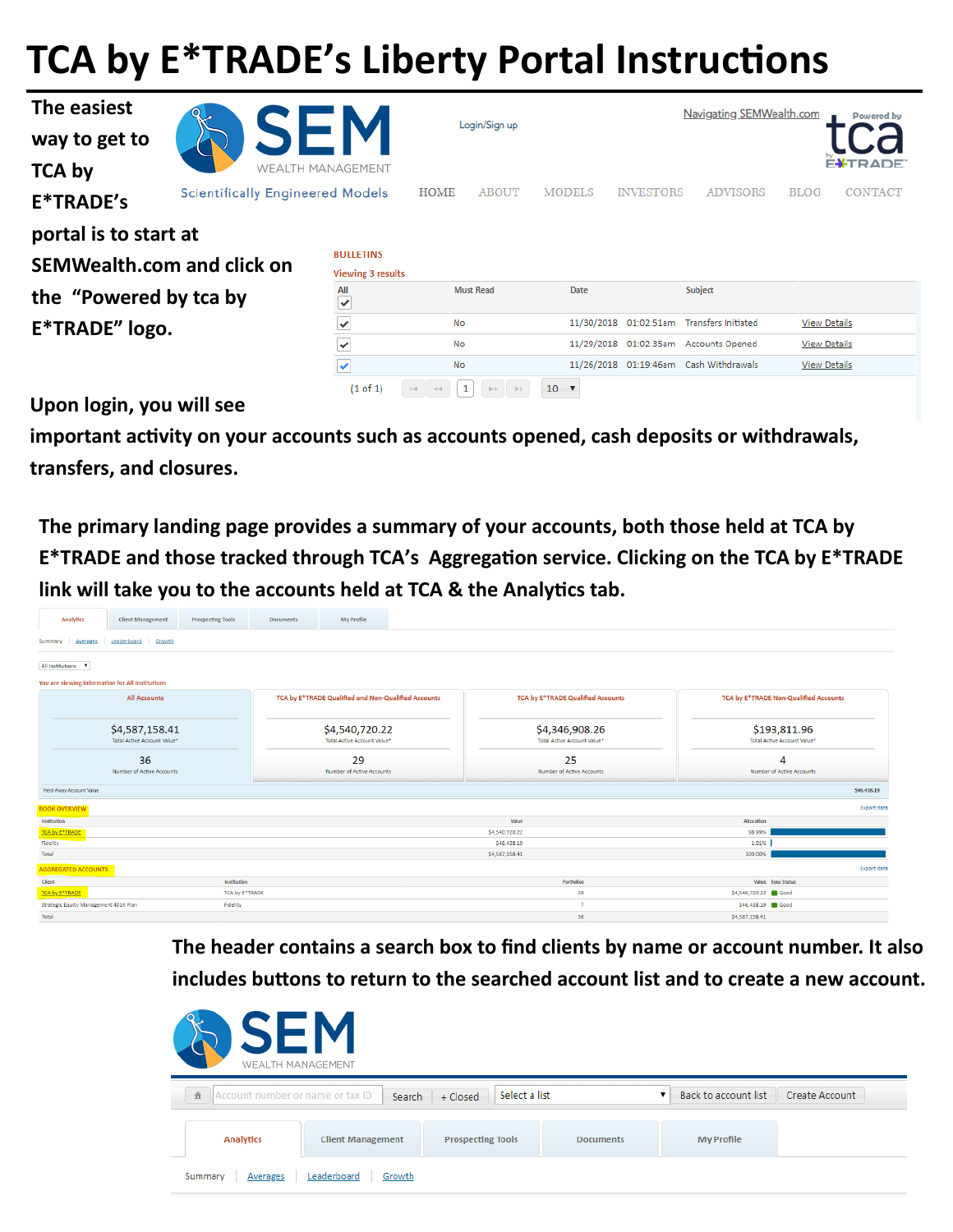**The Analytics tab contains a summary of your book of business. Under the charts are a list of your clients sorted by size with links to take you directly to their accounts.** 

**The Analytics tab also includes reports to view different metrics for your business with SEM/TCA.**

| <b>Analytics</b>                                   |                                     | <b>Client Management</b>                             |        |              | <b>Prospecting Tools</b>     |  | <b>Documents</b>                              |                                   |  | <b>My Profile</b>                                                                                             |    |                         |  |  |
|----------------------------------------------------|-------------------------------------|------------------------------------------------------|--------|--------------|------------------------------|--|-----------------------------------------------|-----------------------------------|--|---------------------------------------------------------------------------------------------------------------|----|-------------------------|--|--|
| Summary<br><b>Averages</b>                         |                                     | Leaderboard                                          | Growth |              |                              |  |                                               |                                   |  |                                                                                                               |    |                         |  |  |
| You are viewing information for Jeff Hybiak, CFA @ |                                     |                                                      |        |              |                              |  |                                               |                                   |  |                                                                                                               |    |                         |  |  |
|                                                    |                                     | <b>All Accounts</b>                                  |        |              |                              |  |                                               |                                   |  | TCA by E*TRADE Qualified and Non-Qualified Accounts                                                           |    |                         |  |  |
|                                                    |                                     | \$4,587,158.41<br><b>Total Active Account Value*</b> |        |              |                              |  |                                               |                                   |  | \$4,540,720.22<br><b>Total Active Account Value<sup>+</sup></b>                                               |    |                         |  |  |
|                                                    |                                     | 36<br>Number of Active Accounts                      |        |              |                              |  |                                               |                                   |  | 29<br>Number of Active Accounts                                                                               |    |                         |  |  |
| Average Active Account Value                       |                                     |                                                      |        | \$156,576.55 | <b>New Unfunded Accounts</b> |  |                                               |                                   |  |                                                                                                               | 10 | <b>Closing Accounts</b> |  |  |
| Median Active Account Value                        |                                     |                                                      |        | \$53,000.00  | Pending Transfers In         |  | <b>Closing Accounts Value</b><br><b>SO.00</b> |                                   |  |                                                                                                               |    |                         |  |  |
| <b>ACTIVITY OVER TIME</b><br>Month to Date         | \$0<br>\$0.00                       |                                                      |        |              |                              |  |                                               | <b>Deposits &amp; Withdrawals</b> |  | \$250K \$500K \$750K \$1M \$1.25M \$1.5M \$1.75M \$2M \$2.25M \$2.5M \$2.75M \$3M \$3.25M \$3.5M \$3.75M \$4M |    |                         |  |  |
| <b>Prior Month</b>                                 | \$0.00<br>\$12,127.00<br>\$3,780.92 |                                                      |        |              |                              |  |                                               |                                   |  |                                                                                                               |    |                         |  |  |
| <b>Ouarter to Date</b>                             | \$24,254.00<br>\$7,561.84           |                                                      |        |              |                              |  |                                               |                                   |  |                                                                                                               |    |                         |  |  |
| <b>Prior Quarter</b>                               | \$77,172.56                         | \$205,733.36                                         |        |              |                              |  |                                               |                                   |  |                                                                                                               |    |                         |  |  |
| Prior 6 Months                                     | \$113,553.56                        | \$216,439.62                                         |        |              |                              |  |                                               |                                   |  |                                                                                                               |    |                         |  |  |
| Prior 12 Months                                    |                                     | \$190,335.56                                         |        | \$885,377.56 |                              |  |                                               |                                   |  |                                                                                                               |    |                         |  |  |
|                                                    |                                     |                                                      |        |              |                              |  |                                               |                                   |  |                                                                                                               |    |                         |  |  |

**The Client Management tab is the best place to keep track of your accounts. You can view "all accounts" or those based on the status.** 

| <b>Pending = Accounts created in</b> | <b>Analytics</b>         | <b>Client Management</b>                                             | <b>Prospecting Tools</b>        | <b>Documents</b> | <b>My Profile</b> |        |
|--------------------------------------|--------------------------|----------------------------------------------------------------------|---------------------------------|------------------|-------------------|--------|
| Liberty, with no paperwork           | Accounts Users           |                                                                      |                                 |                  |                   |        |
| submitted yet                        |                          | $\odot$ ACCOUNT SEARCH $\odot$ ACCOUNT LISTS $\odot$ ACCOUNT QUERIES |                                 |                  |                   |        |
| <b>Open = Paperwork Submitted to</b> | Search                   | All Accounts                                                         | $\mathbf{v}$<br>Search Criteria |                  | $\bullet$         | Search |
| <b>TCA</b>                           | Filter                   | All Statuses                                                         | All Representatives ▼           |                  |                   |        |
| <b>Active = Accounts funded</b>      | Viewing 42 of 42 results |                                                                      |                                 |                  |                   |        |

**Clicking on the account number in the list takes you to that account.**

**Note: If you do not see any accounts, you can change the search to "All Accounts" and hit the "SEARCH" button.**

**Off to the right of the account list are ways you can navigate to different areas of**  Value<sup>1</sup>  $$0.00$  Go To ⊻ **Liberty for that particular account. The most relevant is "Account Details", which takes you to the account information section (name, address, social security number, email, etc). From there you can get to the FORMS section as well.**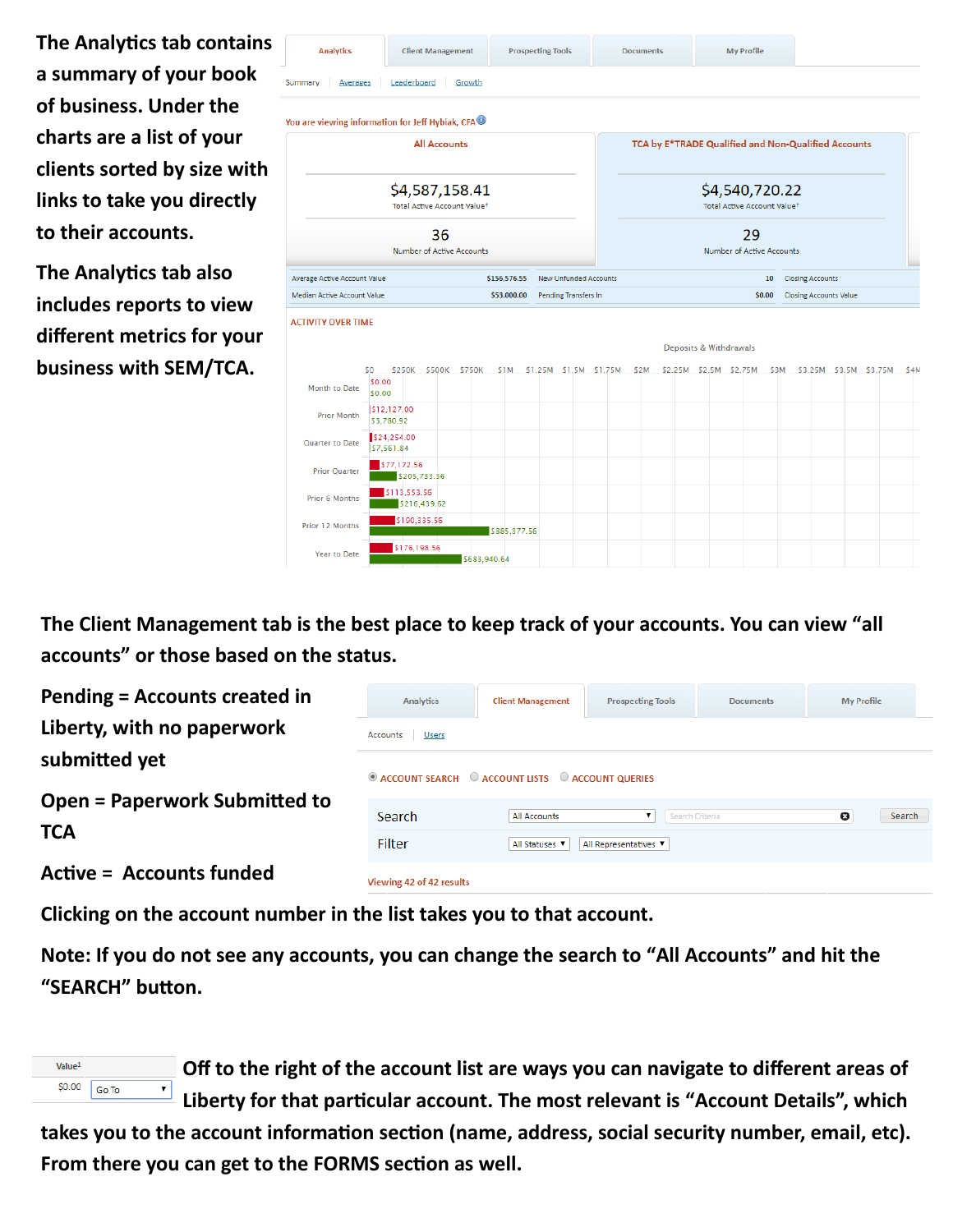**The Account Details section shows the required fields to open an account in Liberty (which changes based on the account type selected.) After entering the required information click SAVE at the bottom of the page (not CONTINUE). Note if SAVE is greyed out there is some**  Reset Save Continue **missing information.**

|                           | <b>Account Number</b><br>Opened           |                           |
|---------------------------|-------------------------------------------|---------------------------|
| <b>Registration Steps</b> | n/a                                       |                           |
|                           | Entity Tax ID, EIN or SSN<br>Account Type |                           |
|                           | Select Account Type<br>$\pmb{\mathrm{v}}$ | 国                         |
| <b>Account Details</b>    |                                           |                           |
|                           | <b>REGISTRATION INFORMATION</b>           |                           |
| Model Allocations         | Name                                      | <b>ASSOCIATED CONTACT</b> |
|                           |                                           |                           |
| Representatives           | o<br>Find<br>Name on Account              | <b>None</b>               |
|                           | Create a Contact for this client<br>٠     | Mailing name              |
| <b>Interested Parties</b> | Name 2                                    |                           |
|                           |                                           |                           |
| <b>Beneficiaries</b>      |                                           | Mailing name 2            |
|                           | Name 3                                    |                           |
| Fees                      |                                           | Sort name as              |
|                           | Address line 1                            |                           |
| Forms                     |                                           |                           |
|                           |                                           | Date of Birth             |
|                           | Address line 2                            |                           |
|                           |                                           |                           |
|                           | Address line 3                            |                           |
|                           |                                           |                           |
|                           |                                           |                           |
|                           | City<br>zip<br>State                      |                           |
|                           | $\pmb{\mathrm{v}}$<br><b>Select State</b> |                           |
|                           |                                           |                           |

**This tab is also where you can change the address, email, or phone number for the account. Note the client will receive notification at both the old and new addresses (both physical and email). You can also change the "Mailing Name" (how it appears on the envelope for statements) and** 

**the "Sort Name" (how it appears in Liberty when you view accounts). [Again remember to hit SAVE" when done editing.]**

**The Model Allocation tab contains details on how the portfolio is being managed. DO NOT EDIT ANYTHING IN THIS SCREEN — SEM is responsible for ensuring all models are properly allocated to. This screen can give you information on where distributions or contributions are set as well as the composition of any "composite" models (SEM managed blends of multiple models such as our Platinum portfolios.)**

| <b>Account Details</b>    |                                                    |                                                                                                           |                                           |                           |                          |                                  |                             |                                  |                             |
|---------------------------|----------------------------------------------------|-----------------------------------------------------------------------------------------------------------|-------------------------------------------|---------------------------|--------------------------|----------------------------------|-----------------------------|----------------------------------|-----------------------------|
|                           |                                                    | $\odot$ VIEW MODEL ALLOCATIONS $\odot$ VIEW MODEL INSTRUCTIONS                                            |                                           |                           |                          |                                  |                             |                                  | Export data                 |
| <b>Model Allocations</b>  | Type                                               | Model                                                                                                     |                                           | Allocation                |                          | Deviation                        | Contribution                | <b>Distribution</b>              | <b>Market Value</b>         |
| Representatives           | $\bigcirc$<br>Standard                             | 23-AG-GRW-AmeriGuard Growth                                                                               |                                           | 20.00%                    |                          | 5.00%                            | 50.00%                      | 20.00%                           | \$26,653.31                 |
|                           | $\bigcirc$<br>Standard                             | 10-DAG-Dynamic Aggr. Growth                                                                               |                                           | 0.00%                     |                          | 0.00%                            | 0.00%                       | 0.00%                            | \$0.00                      |
| <b>Interested Parties</b> | $\overline{\phantom{a}}$<br>$\bigcirc$<br>Standard | 9-DBA-Dynamic Balanced Alloc.                                                                             |                                           | 30.00%                    |                          | 5.00%                            | 0.00%                       | 30.00%                           | \$32,299.50                 |
| <b>Beneficiaries</b>      | $\frac{1}{2}$<br>$\bigcirc$<br>Hold                |                                                                                                           | 20-NDAH-Non-Discretionary Asset Holding   | 0.00%                     |                          | 0.00%                            | 0.00%                       | 0.00%                            | \$0.00                      |
| Fees                      | $\frac{1}{2}$<br>$\bigcirc$<br>Standard            | 0-OTH-Other Assets                                                                                        |                                           | 0.00%                     |                          | 0.00%                            | 0.00%                       | 0.00%                            | \$0.00                      |
| <b>Forms</b>              | $\frac{1}{2}$<br>$\odot$<br>Composite              |                                                                                                           | 26-PPP-Platinum Preservation Portfolio    | 50.00%                    |                          |                                  | 0.00%                       | 50.00%                           | \$55,088.96                 |
|                           | Hold<br>$\bigcirc$                                 |                                                                                                           | 37-SIIA-Special Individual Invest. Alloc. | 0.00%                     |                          | 0.00%                            | 50.00%                      | 0.00%                            | \$7,776.38                  |
|                           |                                                    |                                                                                                           |                                           | 100.00%                   |                          |                                  | 100.00%                     | 100.00%                          | \$121,818.15                |
|                           |                                                    | (1) Icon represents models that are terminating. $\bullet$ Click on the icon to view comments on a model. |                                           |                           |                          |                                  |                             |                                  | Edit                        |
|                           | <b>COMPOSITE MODEL DETAILS</b>                     |                                                                                                           |                                           |                           |                          |                                  |                             |                                  | <b>Export data</b>          |
|                           | Type                                               | Model                                                                                                     | <b>Member Model Goal</b>                  | <b>Account Allocation</b> | <b>Account Deviation</b> | <b>Member Model Contribution</b> | <b>Account Contribution</b> | <b>Member Model Distribution</b> | <b>Account Distribution</b> |
|                           | Standard                                           | 31-PBTS-BTS Select Bond<br>(Platinum)                                                                     | 20.00%                                    | 10.00%                    | 1.00%                    | 20.00%                           | 0.00%                       | 20.00%                           | 10.00%                      |
|                           | Standard                                           | 32-PCLK20-Clark Navigator 20-<br>80 (Platinum)                                                            | 15.00%                                    | 7.50%                     | 1.00%                    | 15.00%                           | 0.00%                       | 15,00%                           | 7.50%                       |
|                           | Standard                                           | 7-DIA-Dynamic Income Alloc.                                                                               | 15,00%                                    | 7.50%                     | 1.00%                    | 15.00%                           | 0.00%                       | 15.00%                           | 7.50%                       |
|                           | Standard                                           | 1-INA-Income Allocator                                                                                    | 15.00%                                    | 7.50%                     | 1.00%                    | 15.00%                           | 0.00%                       | 15.00%                           | 7.50%                       |
|                           |                                                    |                                                                                                           |                                           |                           |                          |                                  |                             |                                  |                             |
|                           | Standard                                           | 33-POPB-Ocean Park Balanced<br>(Platinum)                                                                 | 15.00%                                    | 7.50%                     | 1.00%                    | 15.00%                           | 0.00%                       | 15.00%                           | 7.50%                       |
|                           | Standard                                           | 34-PTHI-Toews High Income<br>(Platinum)                                                                   | 20.00%                                    | 10.00%                    | 1.00%                    | 20.00%                           | 0.00%                       | 20.00%                           | 10.00%                      |

| <b>Representatives</b> |
|------------------------|
| Interested Parties     |
| <b>Beneficiaries</b>   |
| Fees                   |

**The Representatives, Interested Parties, Beneficiaries, & Fees are all informational areas. These sections will be filled out after the paperwork is submitted. EXCEPTION: If you are an "Office Manager" (not representative) user you MUST enter a Representative and click SAVE or you won't be able to view the account (contact SEM if you forget).**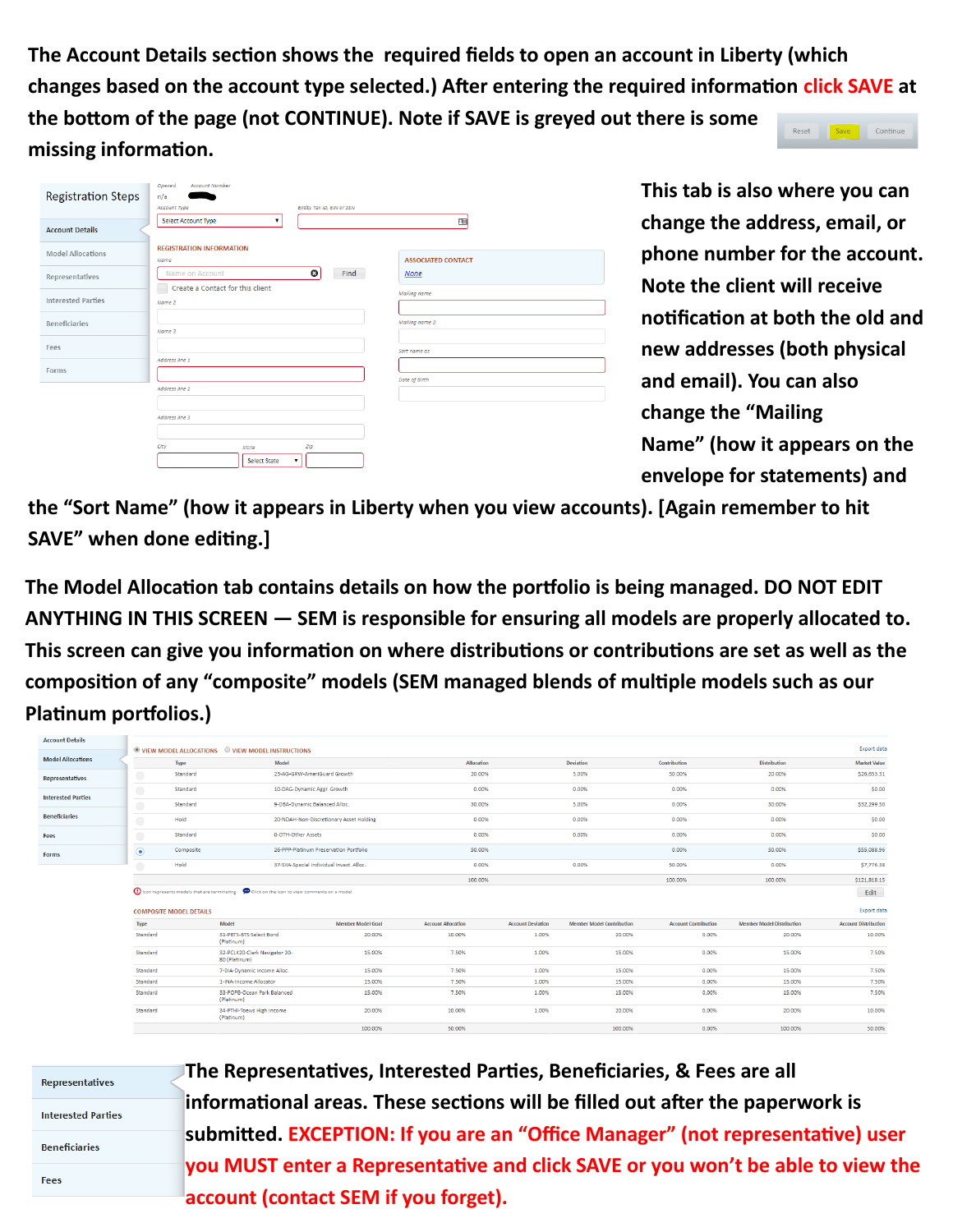**The FORMS tab shows all the relevant forms for the account. For new accounts it lists the required forms. Clicking on the form name pulls up the form with the account information already filled in. This can be used for on-going service** 

|                           | <b>AVAILABI</b> |
|---------------------------|-----------------|
| <b>Account Details</b>    | Required        |
| <b>Model Allocations</b>  | yes<br>no       |
| <b>Representatives</b>    | no<br>no        |
| <b>Interested Parties</b> | no              |
| <b>Beneficiaries</b>      |                 |
| <b>Fees</b>               |                 |
| <b>Enrms</b>              |                 |

|   | <b>AVAILABLE FURIVIS</b> |                                       |
|---|--------------------------|---------------------------------------|
|   | Required                 | <b>Form Name</b>                      |
|   | yes                      | <b>Qualified Account Application</b>  |
| ς | no                       | Beneficial Ownership Information      |
|   | no                       | <b>General Terms &amp; Conditions</b> |
|   | no                       | <b>Statement Family Request</b>       |
|   | no                       | <b>Transfer Form</b>                  |
|   |                          |                                       |
|   |                          |                                       |
|   |                          |                                       |

**items such as beneficiary changes or withdrawal requests.**

| <b>Send Forms for eSignature</b>                     |                                                                                             |                                                                                                                                 |                       |                                                              | In the bottom right-hand         |
|------------------------------------------------------|---------------------------------------------------------------------------------------------|---------------------------------------------------------------------------------------------------------------------------------|-----------------------|--------------------------------------------------------------|----------------------------------|
| eSignature Steps                                     | <b>SELECT ACCOUNT FORMS</b>                                                                 |                                                                                                                                 |                       |                                                              | corner is an eSignature          |
|                                                      | <b>Form Name</b><br>$\qquad \qquad \Box$<br>Beneficial Ownership Information                | <b>Form Description</b><br>Beneficial Ownership Information                                                                     | <b>Required</b><br>no |                                                              |                                  |
| <b>Select Account Forms</b>                          | $\overline{\mathcal{L}}$<br>Qualified Account Application                                   | Qualified Plan Account Application                                                                                              | ves                   |                                                              | button (if you would like        |
| <b>Select Advisor Forms</b>                          | 8<br><b>Statement Family Request</b><br>$\bullet$<br>8<br>$\bullet$<br><b>Transfer Form</b> | <b>Statement Family Request</b><br><b>Transfer Form</b>                                                                         | no<br>no              | plication<br>mation                                          | this enabled, please contact     |
| <b>Select Proposals</b><br><b>Upload Other Forms</b> |                                                                                             |                                                                                                                                 |                       |                                                              | <b>SEM). To start a DocuSign</b> |
| <b>Enter Recipients</b><br>Confirmation              |                                                                                             |                                                                                                                                 |                       |                                                              | envelope, simply select the      |
|                                                      |                                                                                             |                                                                                                                                 |                       |                                                              | forms you would like             |
|                                                      |                                                                                             |                                                                                                                                 | Continue<br>Cancel    |                                                              | included with the check          |
|                                                      |                                                                                             | equent changes of laws, regulations and rulings. E*TRADE does not provide legal, accounting, or tax advice. Always consult your |                       | ost for all securities. Cost basis information for all other | boxes. (This can be used for     |
|                                                      |                                                                                             |                                                                                                                                 |                       |                                                              | service forms, not just new      |
|                                                      |                                                                                             |                                                                                                                                 |                       |                                                              | accounts). Under ADVISOR         |

**FORMS you can select to include SEM's New Account form as part of the envelope. Please note "other forms" is not currently functioning and cannot be used to add your B/D required forms.**

**Click ENTER RECIPIENTS to view the paperwork flow. PLEASE DO NOT CHANGE the "SEM Approval", "Suitability Check", and "Final Copy" entries.** 

**Also under the CLIENT MANAGEMENT tab is the "Users" link. This is where you can view their username & reset their password. Note you may need to change the drop down box on the righthand side of the page to "ALL" instead of "ENABLED" for clients that have locked themselves out of their accounts inadvertently or their password has expired.**

**Use the radio button next to the client's username (Acct#) and choose "EDIT" at the bottom of the page. You can enter & confirm the new temporary password for the client and hit "SAVE". The client will be required to change this on the next login.**

| <b>CHANGE PASSWORD</b>       |  |
|------------------------------|--|
| <b>CHOOSE A NEW PASSWORD</b> |  |
|                              |  |
| <b>CONFIRM PASSWORD</b>      |  |
|                              |  |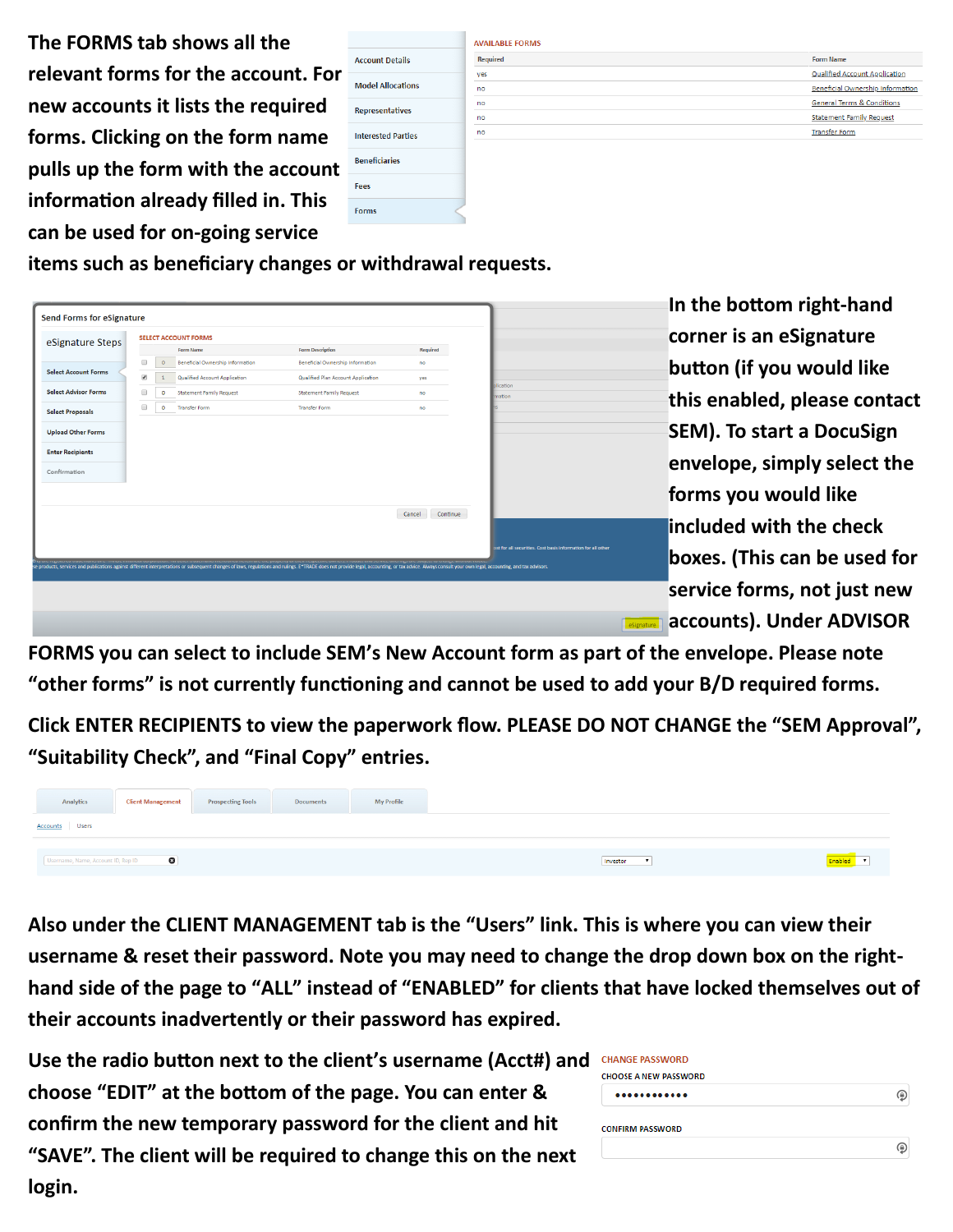**Going back to the "accounts" link, Click on the account number to take you to the OVERVIEW tab. Here you can see recent performance, transactions, investment models, holdings, etc. On the right**

| Overview <sup>+</sup>                                                      | <b>Holdings</b>                                                                  | Performance                    | <b>Transactions</b>                                         |                                        |                              | About your account                                                                           |                                            |                                          |                                             | <b>ABOUT YOUR ACCOUNT</b>                                                         |   |
|----------------------------------------------------------------------------|----------------------------------------------------------------------------------|--------------------------------|-------------------------------------------------------------|----------------------------------------|------------------------------|----------------------------------------------------------------------------------------------|--------------------------------------------|------------------------------------------|---------------------------------------------|-----------------------------------------------------------------------------------|---|
| Net Assets<br>\$121,818                                                    | Securities<br>Cash<br>98%<br>2%                                                  | View performance and<br>income | View transactions.<br>m<br><b>(6)</b> actions and transfers |                                        |                              | <b>Account Information.</b><br>Documents & Settings                                          |                                            |                                          |                                             | Your Investment Manager                                                           |   |
| <b>Totals &amp; Trends</b><br>Total Value over the last 92 days            | <b>LATEST ACCOUNT ACTIVITY</b><br>Transaction                                    | <b>Statement Date</b>          | <b>Trade Date</b>                                           | <b>Post Date</b>                       | Symbol                       | Security                                                                                     |                                            |                                          |                                             | <b>SEM Wealth Management</b><br>7367 E Tanque Verde Rd<br><b>Tucson, AZ 85715</b> |   |
| \$125K                                                                     | <b>Bank Interest</b><br><b>Reinvested Dividend</b><br><b>Reinvested Dividend</b> |                                | 11/29/2018<br>11/29/2018                                    | 11/30/2018<br>11/30/2018<br>11/30/2018 | n/a<br>CHYOX<br>CHYOX        | Non-Security<br>CMG FUNDS TACTICAL BOND FUND CLASS I<br>CMG FUNDS TACTICAL BOND FUND CLASS I |                                            |                                          |                                             | <b>Your Financial Advisor</b>                                                     |   |
| <b>M</b> \$120K                                                            | <b>Reinvested Dividend</b><br><b>Reinvested Dividend</b>                         |                                | 11/29/2018<br>11/29/2018                                    | 11/30/2018<br>11/30/2018               | <b>SSIRX</b><br><b>SSIRX</b> | SIERRA TACTICAL CORE INCOME FUND CLASS R<br>SIERRA TACTICAL CORE INCOME FUND CLASS R         |                                            |                                          |                                             | Jeff Hybiak, CFA                                                                  |   |
| Nov '18<br>Sep '18<br>View performance                                     | <b>Total Transactions</b><br><b>TOP ASSET CLASSES</b>                            |                                |                                                             |                                        |                              |                                                                                              |                                            |                                          | View holdings by asset class in more detail | SEM Wealth Management<br>7367 E Tanque Verde Rd<br><b>Tucson, AZ 85715</b>        |   |
| \$119,114.29<br>Securities*<br>\$2,703.86<br>Cash                          | <b>Asset Class</b><br><b>Taxable Bond</b>                                        |                                |                                                             |                                        |                              |                                                                                              | <b>Unrealized Gain/Loss</b><br>(52,866.27) | \$61,443.11                              | Value % of Total Holdings<br>50.44%         | t:520-750-7308                                                                    |   |
| \$121,818.15<br><b>Total Value</b>                                         | U.S. Equities<br><b>Sector Equity</b>                                            |                                |                                                             |                                        |                              |                                                                                              | (5603.17)<br>(S471.76)                     | \$39,858.71<br>\$7,590.46                | 32.72%<br>6.23%                             | jhybiak@stratequity.com                                                           |   |
| <b>Pending Dividends</b><br><b>Total Value + Dividends</b><br>\$121,818.15 | Alternative<br>\$0.00<br>Other Asset Classes<br>All Asset Classes                |                                |                                                             |                                        |                              |                                                                                              | (S300.28)<br>(S12.17)<br>(54, 253.65)      | \$7,278.88<br>\$5,646.99<br>\$121,818.15 | 5.98%<br>4.64%<br>100.00%                   | <b>Latest Statement</b>                                                           |   |
| \$0.00<br><b>Pending Cash</b><br>more                                      | View holdings by models in more detail ><br><b>TOP MODELS<sup>O</sup></b>        |                                |                                                             |                                        |                              |                                                                                              |                                            |                                          |                                             | 09/2018                                                                           | 륁 |
|                                                                            | <b>Models</b><br><b>Dynamic Balanced Alloc.</b>                                  |                                |                                                             |                                        |                              |                                                                                              | <b>Unrealized Gain/Loss</b><br>S119.34     | \$32,299.50                              | <b>Value</b> % of Total Holdings<br>26.51%  | <b>Latest Tax Forms</b>                                                           |   |
|                                                                            | <b>AmeriGuard Growth</b><br><b>BTS Select Bond (Platinum)</b>                    |                                |                                                             |                                        |                              |                                                                                              | $($ \$962.24 $)$<br>$($ \$869.73)          | \$26,653.31<br>\$11,859.16               | 21.88%<br>9.74%                             | No tax forms available                                                            |   |
|                                                                            | Toews High Income (Platinum)<br>Other Models                                     |                                |                                                             |                                        |                              |                                                                                              | $($ S880.41 $)$<br>(S1,660.61)             | \$11,148.92<br>\$39,857.26               | 9.15%<br>32.72%                             | <b>Your Address</b>                                                               |   |
|                                                                            | All Models                                                                       |                                |                                                             |                                        |                              |                                                                                              | (54, 253.65)                               | \$121,818.15                             | 100.00%                                     |                                                                                   |   |

**Primary Beneficiaries** No information

**Secondary Beneficiaries** No information

**PORTFOLIO REPORT REPORTS TO INCLUDE:** All Reports **Account List** Dashboard

MODEL TO INCLUDE:

All Models **REPORT BY: Asset Class** 

View more about your account  $\blacktriangleright$ 

 $\overline{\phantom{a}}$ 

۷.

۷.

**Account List** View account lists

**-hand side of the page you can view the investment Manger information (SEM), the Financial Advisor listed on the account, a link to the current statement, the address of record, beneficiaries, etc. You can also generate multiple reports.**

**The HOLDINGS tab allows you to view the allocation to the investment models or by asset class. Clicking on the checkbox next to the model allows you to view the allocation for just that model.**

**Please note if you view by Asset Class, the asset classes are determined by Morningstar, not SEM or TCA.**

**You can also filter by models or asset classes or pull up historic positions by changing the date.**

| Overview <sup>#</sup><br>Net Assets<br>\$121,818 |                                               | <b>Holdings</b><br><b>Securities</b><br>Cash<br>2%<br>98%        | Performance<br>View performance and<br><b>The income</b> | <b>Transactions</b><br>View transactions.<br><b>(O)</b> actions and transfers | About your account<br><b>Account Information.</b><br>Documents & Settings |            |                   |                                                               |                                                        |                                      |                                   |            |                                                                             |             |
|--------------------------------------------------|-----------------------------------------------|------------------------------------------------------------------|----------------------------------------------------------|-------------------------------------------------------------------------------|---------------------------------------------------------------------------|------------|-------------------|---------------------------------------------------------------|--------------------------------------------------------|--------------------------------------|-----------------------------------|------------|-----------------------------------------------------------------------------|-------------|
| Filter                                           |                                               | Holdings as of 12/01/2018<br>All Models<br>All Asset Classes     | $\boldsymbol{\mathrm{v}}$<br>Limit to a Symbol           | 国                                                                             | <b>Jmit to a Name</b>                                                     |            |                   |                                                               |                                                        |                                      |                                   | Reset      | Advanced                                                                    |             |
|                                                  |                                               | O VIEW BY MODEL O VIEW BY ASSET CLASS O VIEW BY ASSET SUBCLASS O |                                                          |                                                                               |                                                                           |            |                   |                                                               |                                                        |                                      |                                   |            |                                                                             | Export data |
| Models                                           |                                               |                                                                  |                                                          |                                                                               |                                                                           |            | <b>Cost Basis</b> | <b>Unrealized Short-</b><br>Term Gain/Loss1                   | <b>Unrealized Long-</b><br>Term Gain/Loss1             | <b>Unrealized</b><br>Gain/Loss1      | <b>Market Value</b>               |            | Allocation % % of Total Holdings                                            |             |
|                                                  | AmeriGuard Growth                             |                                                                  |                                                          |                                                                               |                                                                           |            | \$27,004.64       | (S962.24)                                                     | n/a                                                    | $($ \$962.24 $)$                     | \$26,653.31                       | 20.00%     | 21.88%                                                                      |             |
|                                                  | <b>BTS Select Bond (Platinum)</b>             |                                                                  |                                                          |                                                                               |                                                                           |            | \$12,523.51       | (S87.57)                                                      | (S782.16)                                              | ( \$869.73)                          | \$11,859.16                       | 10.00%     | 9.74%                                                                       |             |
|                                                  | Clark Navigator 20-80 (Platinum)              |                                                                  |                                                          |                                                                               |                                                                           |            | \$8,876.65        | (S25.27)                                                      | (S576.26)                                              | (S601.53)                            | \$8,487.14                        | 7.50%      | 6.97%                                                                       |             |
|                                                  | <b>Dynamic Balanced Alloc.</b>                |                                                                  |                                                          |                                                                               |                                                                           |            | \$31,458.81       | (S257.16)                                                     | \$376.50                                               | \$119.34                             | \$32,299.50                       | 30.00%     | 26.51%                                                                      |             |
|                                                  | Dynamic Income Alloc.                         |                                                                  |                                                          |                                                                               |                                                                           |            | \$7,434.13        | (S62.32)                                                      | (S30.79)                                               | (S93.11)                             | \$7,498.98                        | 7.50%      | 6.16%                                                                       |             |
|                                                  | <b>Income Allocator</b>                       |                                                                  |                                                          |                                                                               |                                                                           |            | \$7,898.57        | (550.69)                                                      | $($ \$40.67)                                           | (S91.36)                             | \$7,964.11                        | 7.50%      | 6.54%                                                                       |             |
|                                                  | Ocean Park Balanced (Platinum)                |                                                                  |                                                          |                                                                               |                                                                           |            | S8.348.70         | (S31.06)                                                      | $($ \$371.79 $)$                                       | (S402.85)                            | S8.130.65                         | 7.50%      | 6.67%                                                                       |             |
|                                                  | Special Individual Invest. Alloc.             |                                                                  |                                                          |                                                                               |                                                                           |            | S8.062.22         | (S471.76)                                                     | n/a                                                    | (S471.76)                            | \$7,776.38                        | 0.00%      | 6.38%                                                                       |             |
|                                                  | <b>Toews High Income (Platinum)</b>           |                                                                  |                                                          |                                                                               |                                                                           |            | \$11,760.71       | (S29.60)                                                      | (S850.81)                                              | $($ \$880.41)                        | \$11,148.92                       | 10.00%     | 9.15%                                                                       |             |
| All Models                                       |                                               |                                                                  |                                                          |                                                                               |                                                                           |            | \$123,367.94      | (S1, 977.67)                                                  | (S2, 275.98)                                           | (S4, 253.65)                         | \$121,818.15                      | 100.00%    | 100,00%                                                                     |             |
|                                                  |                                               |                                                                  |                                                          |                                                                               |                                                                           |            |                   |                                                               |                                                        |                                      |                                   |            | <sup>1</sup> Unrealized gains/loss data is only available as of 12/01/2018. |             |
|                                                  | <b>HOLDINGS WITHIN ALL MODELS<sup>O</sup></b> |                                                                  |                                                          |                                                                               |                                                                           |            |                   |                                                               |                                                        |                                      |                                   |            |                                                                             | Export data |
| Symbol                                           | <b>Security Name</b>                          |                                                                  |                                                          |                                                                               |                                                                           | Quantity   |                   | <b>Price Unrealized Short-</b><br>Term Gain/Loss <sup>1</sup> | <b>Unrealized Long-</b><br>Term Gain/Loss <sup>1</sup> | Unrealized<br>Gain/Loss <sup>1</sup> | <b>Unrealized</b><br>Gain/Loss %1 |            | Market Value % of Total Holdings                                            |             |
| CASH                                             | CASH                                          |                                                                  |                                                          |                                                                               |                                                                           | 2.703.8600 | \$0.00            | n/a                                                           | n/a                                                    | n/a                                  | n/a                               | \$2,703.86 | 2.22%                                                                       |             |
| <b>FFICX</b>                                     |                                               | AMERICAN FUNDS INVESTMENT COMPANY OF AMERICA CLASS F-3           |                                                          |                                                                               |                                                                           | 130,5530   | \$39.89           | (S291.57)                                                     | n/a                                                    | (S291.57)                            | $-5.30%$                          | S5,207.76  | 4.28%                                                                       |             |
| <b>BLOK</b>                                      |                                               | AMPLIFY TRANSFORMATIONAL DATA SHARING BLCOKCHAIN LEADERS ETF     |                                                          |                                                                               |                                                                           | 104.0000   | \$16.81           | (S233.79)                                                     | n/a                                                    | (S233.79)                            | $-11.80%$                         | \$1,748.24 | 1.44%                                                                       |             |
| <b>OMNIX</b>                                     |                                               | AOR EQUITY MARKET NEUTRAL FUND CLASS I                           |                                                          |                                                                               |                                                                           | 32.4490    | \$10.43           | (S6.33)                                                       | (566.93)                                               | (S73.26)                             | $-17.79%$                         | S338.44    | 0.28%                                                                       |             |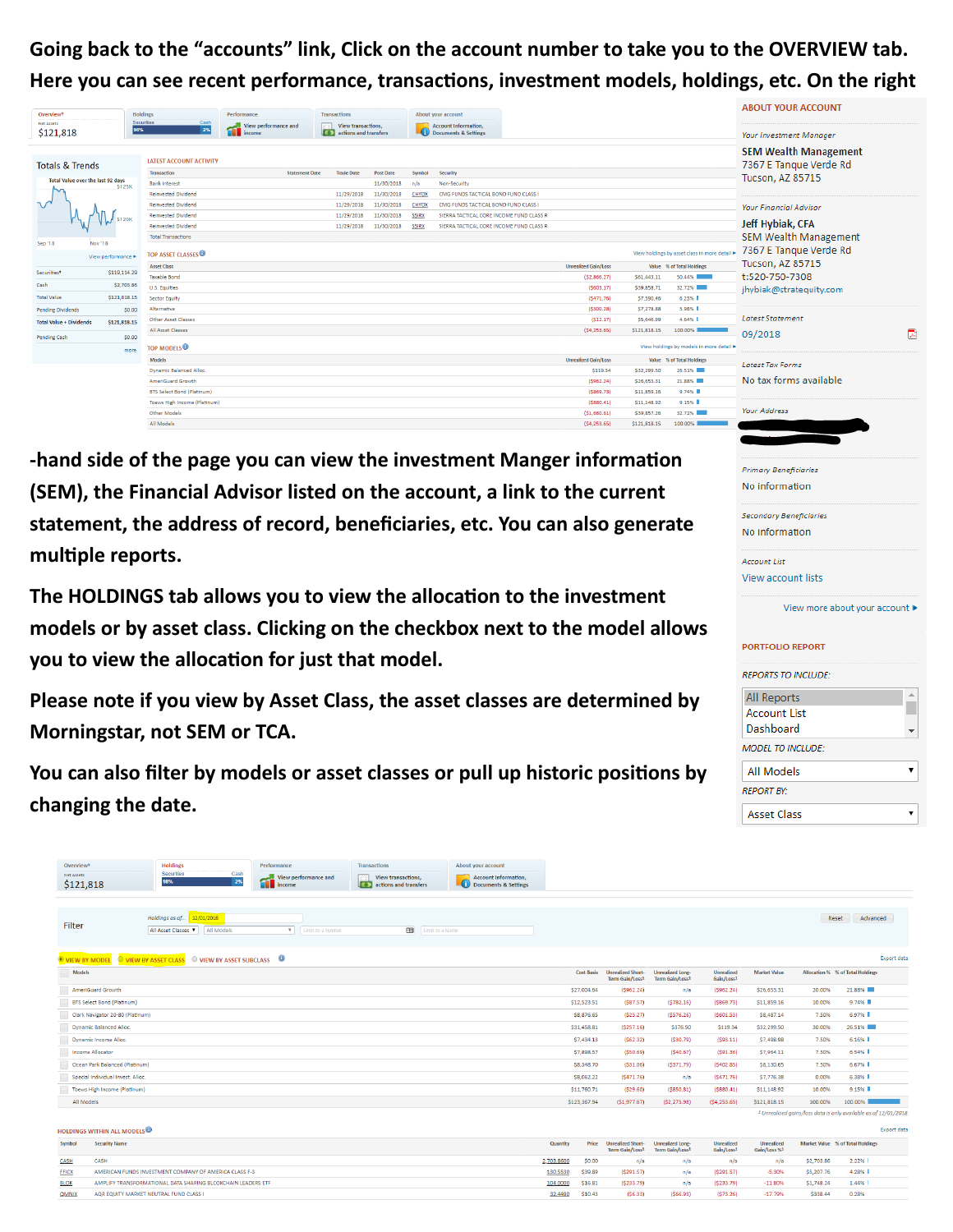**The performance tab allows you to view all kinds of performance information. The default is to show performance for all current models. You can toggle the various models inside the accounts** 

| Overview <sup>#</sup>                                                                        | Holdings                 |                                                  | Performance                                                            | Transactions                                          | About your account                           |                              |                                    |                               |                                         |
|----------------------------------------------------------------------------------------------|--------------------------|--------------------------------------------------|------------------------------------------------------------------------|-------------------------------------------------------|----------------------------------------------|------------------------------|------------------------------------|-------------------------------|-----------------------------------------|
| Net Assets<br>\$121,818                                                                      | <b>Securities</b><br>98% | Cash<br>2%                                       | View performance and<br>π<br>income                                    | View transactions,<br><b>CO</b> actions and transfers | Account Information,<br>Documents & Settings |                              |                                    |                               |                                         |
|                                                                                              |                          |                                                  |                                                                        |                                                       |                                              |                              |                                    |                               |                                         |
| Performance over time                                                                        |                          |                                                  | © CUMULATIVE TIME WEIGHTED RETURN © TOTAL VALUE AND NET DEPOSITS IN \$ |                                                       |                                              |                              |                                    |                               |                                         |
| ® Basic<br>Advanced                                                                          |                          |                                                  |                                                                        |                                                       |                                              |                              |                                    |                               |                                         |
| <b>Current Models</b>                                                                        | $\bullet$                | 4.00%                                            |                                                                        |                                                       |                                              |                              |                                    |                               |                                         |
|                                                                                              |                          |                                                  |                                                                        |                                                       |                                              |                              |                                    |                               |                                         |
| Annualized<br>© Cumulative                                                                   |                          |                                                  |                                                                        |                                                       |                                              |                              |                                    |                               |                                         |
| <b>Trailing Returns</b>                                                                      |                          | 2.00%                                            |                                                                        |                                                       |                                              |                              |                                    |                               |                                         |
|                                                                                              |                          |                                                  |                                                                        |                                                       |                                              |                              |                                    |                               |                                         |
| 3 Month                                                                                      | 4.60%                    |                                                  |                                                                        |                                                       |                                              |                              |                                    |                               |                                         |
| 6 Month                                                                                      | $+1.36%$                 |                                                  |                                                                        |                                                       |                                              |                              |                                    |                               |                                         |
|                                                                                              |                          | 0.00%                                            |                                                                        |                                                       |                                              |                              |                                    |                               |                                         |
| 1 Year                                                                                       | $\clubsuit$ 0.92%        |                                                  |                                                                        |                                                       |                                              |                              |                                    |                               |                                         |
|                                                                                              |                          |                                                  |                                                                        |                                                       |                                              |                              |                                    |                               |                                         |
| 3 Years                                                                                      | n/a                      | $-2.00%$                                         |                                                                        |                                                       |                                              |                              |                                    |                               |                                         |
| 5 Years                                                                                      | n/a                      | Jan '18                                          | Feb <sup>18</sup>                                                      | Mar '18                                               | Apr '18                                      | May '18<br>Jun '18           | Jul 18<br>Aug '18                  | Sep <sup>1</sup> 8<br>Oct '18 | Nov 18<br>De.                           |
|                                                                                              |                          |                                                  |                                                                        |                                                       |                                              | Cumulative TWR               |                                    |                               |                                         |
| Lifetime                                                                                     | $*0.53%$                 |                                                  |                                                                        |                                                       |                                              |                              |                                    |                               | Export data                             |
| $\mathbf{v}$<br>year-to-date                                                                 | $*1.57%$                 | MONTH BY MONTH PERFORMANCE                       |                                                                        |                                                       |                                              |                              |                                    |                               |                                         |
|                                                                                              |                          | <b>Month</b>                                     |                                                                        |                                                       | <b>Total Value</b>                           | <b>Net Deposits</b>          | <b>Change in Deposits</b>          | <b>Total Return Dollars</b>   | <b>Cumulative TWR</b>                   |
|                                                                                              |                          | 11/30/2018<br>10/31/2018                         |                                                                        |                                                       | \$121,818.15<br>\$120,104.30                 | \$122,597.58<br>\$121,055.92 | \$1,541.66<br>\$1,541.66           | (5779.43)<br>(5951.62)        |                                         |
| Portfolio value1                                                                             |                          | 09/30/2018                                       |                                                                        |                                                       | \$124,976.79                                 | \$119,514.26                 | \$1,541.66                         | \$5,462.53                    |                                         |
|                                                                                              |                          | 08/31/2018                                       |                                                                        |                                                       | \$122,914.36                                 | \$117,972.60                 | \$1,541.66                         | \$4,941.76                    |                                         |
| 01/01/2018 Value                                                                             | \$105,217.92             | 07/31/2018                                       |                                                                        |                                                       | \$118,453.39                                 | \$116,430.94                 | \$1,541.66                         | \$2,022.45                    |                                         |
| Contributions                                                                                | \$18,611.30              | 06/30/2018                                       |                                                                        |                                                       | \$115,522.70                                 | 5114,889.28                  | \$1,541.66                         | \$633.42                      |                                         |
| Distributions                                                                                | (50.23)                  | 05/31/2018                                       |                                                                        |                                                       | \$114,305.35                                 | 5113,347.62                  | \$1,541.66                         | 5957.73                       |                                         |
| Income & Gains                                                                               | \$1,876.53               | 04/30/2018                                       |                                                                        |                                                       | \$111,835.61                                 | \$111,805.96                 | \$1,541.66                         | \$29.65                       |                                         |
| Net Change in Value                                                                          | (53,887.37)              | 03/31/2018                                       |                                                                        |                                                       | \$110,531.43                                 | \$110,264.30                 | \$1,541.66                         | \$267.13                      |                                         |
| 11/30/2018 Value                                                                             |                          |                                                  |                                                                        |                                                       | \$109,606.48                                 | \$108,722.64                 | \$1,541.66                         | \$883.84                      |                                         |
|                                                                                              | \$121,818.15             | 02/28/2018                                       |                                                                        |                                                       |                                              |                              |                                    |                               |                                         |
|                                                                                              |                          | 01/31/2018                                       |                                                                        |                                                       | \$110,393.07                                 | \$107,180.98                 | \$3,194.47                         | \$3,212.09                    |                                         |
|                                                                                              |                          | 01/01/2018                                       |                                                                        |                                                       | \$105,217.92                                 | \$103,986.51                 | \$0.00                             | 51,231.41                     |                                         |
|                                                                                              |                          | INCOME BY MODEL 2018 V                           |                                                                        |                                                       |                                              |                              |                                    |                               |                                         |
|                                                                                              |                          | Summary Dournals                                 |                                                                        |                                                       |                                              |                              |                                    |                               |                                         |
|                                                                                              |                          | Model                                            |                                                                        | Dividends<br>Interest                                 | <b>Realized Gain/Loss</b>                    | <b>Capital Gains</b>         | <b>Total Earnings Year-to-Date</b> | <b>Advisor Fees Paid</b>      | Export data<br><b>Custody Fees Paid</b> |
|                                                                                              |                          | <b>AmeriGuard Growth</b>                         |                                                                        | 5180.17<br>50.26                                      | \$544.75                                     | \$0.00                       | 5725.18                            | \$0.00                        |                                         |
|                                                                                              |                          | BTS Select Bond (Platinum)                       |                                                                        | \$235.47<br>50.09                                     |                                              | \$0.00<br>\$0.00             | 5235.56 MM                         | \$0.00                        |                                         |
|                                                                                              |                          | Clark Navigator 20-80 (Platinum)                 |                                                                        | \$145.39<br>\$0.09                                    | (511.51)                                     | \$0.00                       | \$133.97                           | \$0.00                        |                                         |
| <sup>1</sup> Values calculated using the most recent closing<br>price for the selected date. |                          | Dynamic Balanced Alloc.<br>Dynamic Income Alloc. |                                                                        | \$0.27<br>\$483.15<br>\$147.93<br>\$0.08              | (5766.12)<br>(5355.73)                       | \$0.00<br>\$0.00             | (5282.70)<br>(5207.72)             | \$0.00<br>\$0.00              |                                         |

**by changing the drop down menu. You can also change the time frame for the chart and other data with the other toggle buttons.**

**The bottom section contains data regarding deposits, withdrawals and income sources. This can help with tax planning purposes throughout the year.**

**The TRANSACTIONS tab allows you to view pending & recent transactions. You can also filter by transaction type or date range as necessary. Towards the bottom shows pending systematics as well as has links to any transfers including the status. Clicking on the custodian name pulls up the transfer details.**

| Overview <sup>1</sup>             | Holdings          |                                                 | Performance       |                                                                                                                                                                                                         | <b>Transactions</b>                             | About your account |                                              |              |                                                     |       |                     |                       |                  |                       |                       |               |           |                             |
|-----------------------------------|-------------------|-------------------------------------------------|-------------------|---------------------------------------------------------------------------------------------------------------------------------------------------------------------------------------------------------|-------------------------------------------------|--------------------|----------------------------------------------|--------------|-----------------------------------------------------|-------|---------------------|-----------------------|------------------|-----------------------|-----------------------|---------------|-----------|-----------------------------|
| Net Assets<br>\$121,818           | Securities<br>98% | Cash<br>2%                                      | <b>THE income</b> | View performance and                                                                                                                                                                                    | View transactions,<br>(8) actions and transfers |                    | Account Information,<br>Documents & Settings |              |                                                     |       |                     |                       |                  |                       |                       |               |           |                             |
|                                   |                   |                                                 |                   |                                                                                                                                                                                                         |                                                 |                    |                                              |              |                                                     |       |                     |                       |                  |                       |                       |               |           |                             |
| Transactions over time            |                   | PENDING TRANSACTIONS FOR All Models V           |                   |                                                                                                                                                                                                         |                                                 |                    |                                              |              |                                                     |       |                     |                       |                  |                       |                       |               |           |                             |
|                                   |                   | C Individual Transactions C Model Summaries     |                   |                                                                                                                                                                                                         |                                                 |                    |                                              |              |                                                     |       |                     |                       |                  |                       |                       |               |           | <b>Export data</b>          |
| Timeframe<br>Past 30 Days         | $\bullet$         | Transaction                                     |                   | Trade Order # Trade Date                                                                                                                                                                                | Settlement Date Symbol Security                 |                    |                                              |              |                                                     | Model |                     |                       |                  |                       |                       | Quantity      | Amount    | <b>Running Cash</b>         |
| As of Date Type                   |                   |                                                 |                   |                                                                                                                                                                                                         |                                                 |                    |                                              |              |                                                     |       |                     |                       |                  |                       |                       |               |           | Balance                     |
| Trade                             | $\mathbf r$       | No records found.                               |                   |                                                                                                                                                                                                         |                                                 |                    |                                              |              |                                                     |       |                     |                       |                  |                       |                       |               |           |                             |
|                                   |                   | <b>Total Pending Transactions</b>               |                   |                                                                                                                                                                                                         |                                                 |                    |                                              |              |                                                     |       |                     |                       |                  |                       |                       | 0.0000        | \$0.00    |                             |
| <b>Transaction Types</b>          |                   | TRANSACTIONS FROM 11/01/2018 THRU 12/01/2018 Go |                   |                                                                                                                                                                                                         |                                                 |                    |                                              |              |                                                     |       |                     |                       |                  |                       |                       |               |           | Export data Advanced        |
| IM INTRA-ACNT Shares Transfer (1) |                   | View Model Details                              |                   |                                                                                                                                                                                                         |                                                 |                    |                                              |              |                                                     |       |                     |                       |                  |                       |                       |               |           |                             |
| Purchase                          | (12)              | Transaction                                     |                   |                                                                                                                                                                                                         | <b>Statement Date</b>                           | <b>Trade Date</b>  | Post Date                                    | Symbol       | Security                                            |       |                     |                       |                  |                       |                       | Quantity      |           | Amount Transaction ID       |
| Sold                              | (14)              | Bank Interest                                   |                   |                                                                                                                                                                                                         |                                                 |                    | 11/30/2018                                   | n/a          | Non-Security                                        |       |                     |                       |                  |                       |                       | 0.0000        |           | \$0.27 552499696            |
| Cash Deposit                      | (1)               | Reinvested Dividend                             |                   |                                                                                                                                                                                                         |                                                 | 11/29/2018         | 11/30/2018                                   | CHYOX        | CMG FUNDS TACTICAL BOND FUND CLASS I                |       |                     |                       |                  |                       |                       | 0.1170        |           |                             |
| Bank Interest                     | (1)               | Reinvested Dividend                             |                   |                                                                                                                                                                                                         |                                                 | 11/29/2018         | 11/30/2018                                   | CHYOX        | CMG FUNDS TACTICAL BOND FUND CLASS I                |       |                     |                       |                  |                       |                       | 0.0370        |           | 50.00 552426219             |
| Reinvested Dividend               | (10)              | Reinvested Dividend                             |                   |                                                                                                                                                                                                         |                                                 | 11/29/2018         | 11/30/2018                                   | <b>SSIRX</b> | SIERRA TACTICAL CORE INCOME FUND CLASS R            |       |                     |                       |                  |                       |                       | 0.1700        |           | 50.00 552423862             |
| All Transactions                  | (39)              | Reinvested Dividend                             |                   |                                                                                                                                                                                                         |                                                 | 11/29/2018         | 11/30/2018                                   | <b>SSIRX</b> | SIERRA TACTICAL CORE INCOME FUND CLASS R            |       |                     |                       |                  |                       |                       | 0.0810        |           | 50.00 552423513             |
|                                   |                   | Reinvested Dividend                             |                   |                                                                                                                                                                                                         |                                                 | 11/29/2018         | 11/30/2018                                   | SSIRX        | SIERRA TACTICAL CORE INCOME FUND CLASS R            |       |                     |                       |                  |                       |                       | 0.5780        |           | \$0.00 552422550            |
| <b>Create Transactions Report</b> |                   | Reinvested Dividend                             |                   |                                                                                                                                                                                                         |                                                 | 11/29/2018         | 11/30/2018                                   | TUIFX        | TOEWS UNCONSTRAINED INCOME FUND                     |       |                     |                       |                  |                       |                       | 0.0210        |           | 50.00 552418923             |
|                                   |                   | Reinvested Dividend                             |                   |                                                                                                                                                                                                         |                                                 | 11/29/2018         | 11/30/2018                                   | THHYX        | TOEWS TACTICAL INCOME FUND                          |       |                     |                       |                  |                       |                       | 0.1250        |           | \$0.00 552411351            |
|                                   |                   | Reinvested Dividend                             |                   |                                                                                                                                                                                                         |                                                 | 11/29/2018         | 11/30/2018                                   | THHYX        | TOEWS TACTICAL INCOME FUND                          |       |                     |                       |                  |                       |                       | 0.0600        |           | \$0.00 552411001            |
|                                   |                   | Reinvested Dividend                             |                   |                                                                                                                                                                                                         |                                                 | 11/29/2018         | 11/30/2018                                   | THHYX        | TOEWS TACTICAL INCOME FUND                          |       |                     |                       |                  |                       |                       | 0.8410        |           | \$0.00 552410028            |
|                                   |                   | Reinvested Dividend                             |                   |                                                                                                                                                                                                         |                                                 | 11/28/2018         | 11/30/2018                                   | <b>HLGFX</b> | JP MORGAN LIMITED DURATION BOND FUND CLASS I        |       |                     |                       |                  |                       |                       | 0.4160        |           | 50.00 552413827             |
|                                   |                   | Purchase                                        |                   |                                                                                                                                                                                                         |                                                 | 11/16/2018         | 11/20/2018                                   | M            | ETFING ALTERNATIVE HARVEST ETF                      |       |                     |                       |                  |                       |                       | 49.0000       |           | $(51,512.67)$ 551480190     |
|                                   |                   | Purchase                                        |                   |                                                                                                                                                                                                         |                                                 | 11/16/2018         | 11/19/2018                                   | <b>VTMSX</b> | VANGUARD TAX-MANAGED SMALL-CAP FUND ADMIRAL CLASS   |       |                     |                       |                  |                       |                       | 1,8180        |           | (5115.39) 551298715         |
|                                   |                   | Purchase                                        |                   |                                                                                                                                                                                                         |                                                 | 11/16/2018         | 11/19/2018                                   | <b>VWUSX</b> | VANGUARD US GROWTH FUND INVESTOR CLASS              |       |                     |                       |                  |                       |                       | 7,4140        |           | (\$294.05) 551298700        |
|                                   |                   | Purchase                                        |                   |                                                                                                                                                                                                         |                                                 | 11/16/2018         | 11/19/2018                                   | VISGX        | VANGUARD SMALL-CAP GROWTH INDEX FUND INVESTOR CLASS |       |                     |                       |                  |                       |                       | 3.8050        |           | $(5178.39)$ 551294015       |
|                                   |                   | <b>Total Transactions</b>                       |                   |                                                                                                                                                                                                         |                                                 |                    |                                              |              |                                                     |       |                     |                       |                  |                       |                       | 1,444.5990    | (5676.74) |                             |
|                                   |                   | (1 of 3)                                        |                   | $\left\vert \begin{array}{ccccc} \cdots & \cdots & 1 & 2 & 3 \end{array} \right\vert \quad \Rightarrow \quad \left\vert \begin{array}{ccccc} \cdots & \cdots & \cdots & \cdots \end{array} \right\vert$ |                                                 |                    |                                              |              |                                                     |       |                     |                       |                  |                       |                       |               |           |                             |
|                                   |                   |                                                 |                   |                                                                                                                                                                                                         |                                                 |                    |                                              |              |                                                     |       |                     |                       |                  |                       |                       |               |           |                             |
|                                   |                   | <b>SCHEDULED ACTIONS</b>                        |                   |                                                                                                                                                                                                         |                                                 |                    |                                              |              |                                                     |       |                     |                       |                  |                       |                       |               |           | Export data                 |
|                                   |                   | Action                                          |                   |                                                                                                                                                                                                         |                                                 |                    |                                              |              |                                                     |       |                     |                       | <b>Next Date</b> | Check/Bank<br>Account | Frequency             | Amount Status |           | <b>Action Id</b>            |
|                                   |                   | No records found.                               |                   |                                                                                                                                                                                                         |                                                 |                    |                                              |              |                                                     |       |                     |                       |                  |                       |                       |               |           |                             |
|                                   |                   | <b>Total Scheduled Actions</b>                  |                   |                                                                                                                                                                                                         |                                                 |                    |                                              |              |                                                     |       |                     |                       |                  |                       |                       | 50.00         |           |                             |
|                                   |                   | <b>ASSETS IN TRANSFER</b>                       |                   |                                                                                                                                                                                                         |                                                 |                    |                                              |              |                                                     |       |                     |                       |                  |                       |                       |               |           | <b>Export data</b>          |
|                                   |                   | <b>Transferring Firm</b>                        |                   | Status                                                                                                                                                                                                  |                                                 | Opened             |                                              |              | Closed                                              |       | <b>Pending Cash</b> | <b>Pending Assets</b> |                  |                       | <b>Total Received</b> |               |           | <b>Total Expected Value</b> |
|                                   |                   | <b>TD Ameritrade</b>                            | $\bullet$         | Closed                                                                                                                                                                                                  |                                                 | 10/13/2017         |                                              |              | 10/19/2017                                          |       | \$0.00              | \$0.00                |                  |                       | \$102,394.38          |               |           | \$102,394.38                |
|                                   |                   | <b>TD Ameritrade</b>                            |                   | Closed                                                                                                                                                                                                  |                                                 | 11/02/2017         |                                              |              | 11/03/2017                                          |       | \$0.00              | \$0.00                |                  |                       | \$0.29                |               |           | 50.29                       |
|                                   |                   | Total Assets in Transfer                        |                   |                                                                                                                                                                                                         |                                                 |                    |                                              |              |                                                     |       | \$0.00              | \$0.00                |                  |                       | \$102.394.67          |               |           | \$102,394.67                |
|                                   |                   |                                                 |                   |                                                                                                                                                                                                         |                                                 |                    |                                              |              |                                                     |       |                     |                       |                  |                       |                       |               |           |                             |